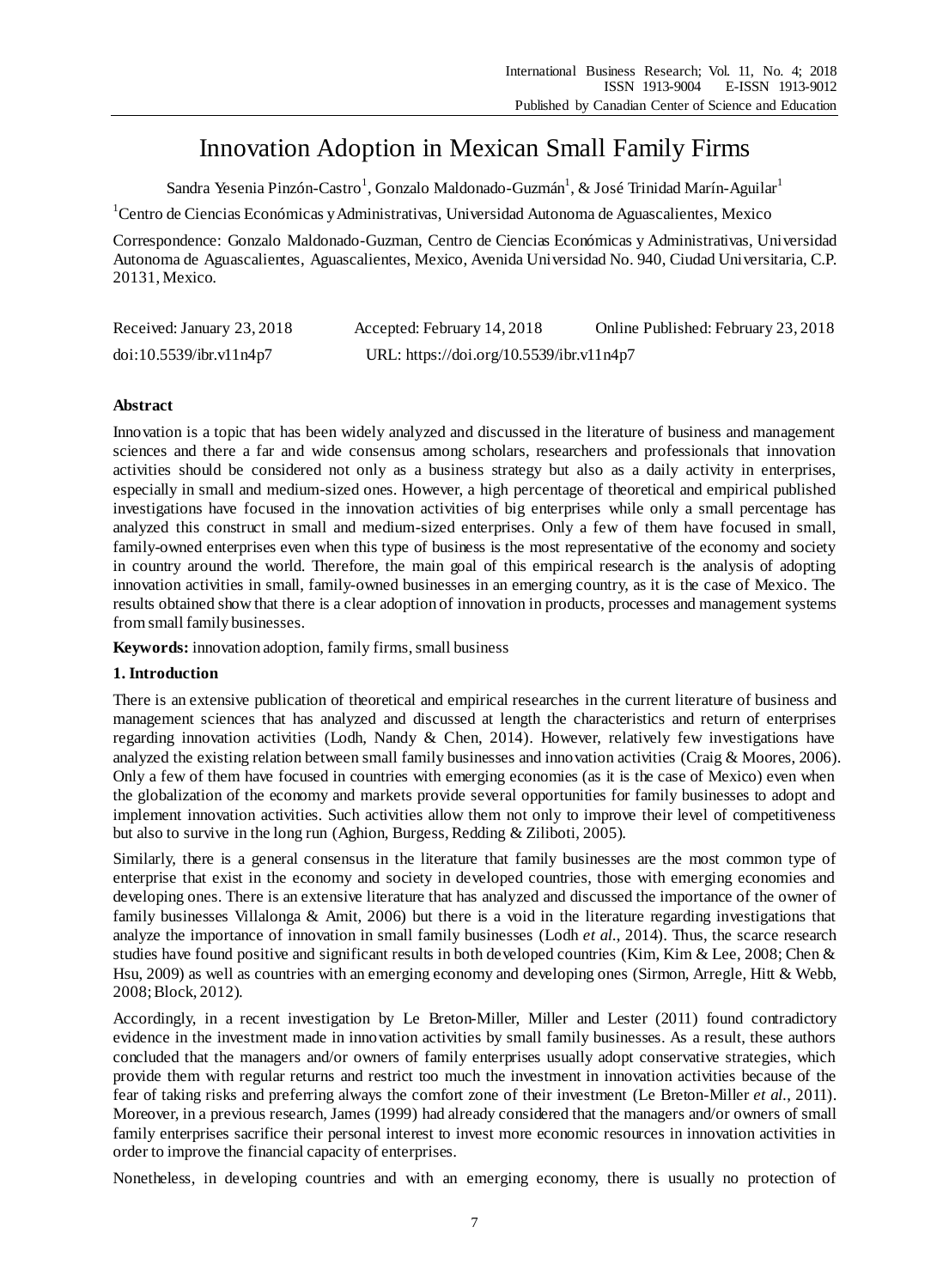investments, an inefficient judicial system, a weak protection of intellectual property, a legal system with high levels of corruption, underdeveloped capital markets and many other limitations that force family business to focus in obtaining a higher level of business return rather than adopting innovation activities (Khanna & Palepu, 2000a, b) even when it has been widely acknowledged in the literature that the adoption and implementation of innovation activities allow enterprises to increase significantly their level of return as well as the value addition of their products (Blundell, Griffith & Van Reenen, 1999; Cho & Puick, 2005).

In this regard, some of the investigations published in the literature that link small family businesses and innovation activities have been able to do it from the perspective of external resources (Sirmon & Hitt, 2003) or from the perspective of the agency (Morck & Yeung, 2003; Choi, Lee & Willliams, 2011) but there are not studies that have considered the perspective of the adoption of innovation activities. That is why it is necessary to increase the theoretical and empirical evidence of the adoption of innovation activities in small family businesses from this perspective (Laforet, 2013; Lodh *et al.*, 2013; Brines, Shepherd & Woods, 2013). Therefore, the main contribution of this empirical research is the analysis and discussion of the adoption of innovation activities in small family businesses in a country with an emerging country, which is the case of Mexico, as it suggests Laforet (2013), Lodh *et al.* (2014) and Brines *et al.* (2013).

#### **2. Method**

In the literature of business and management sciences, there is a wide debate among researchers, scholars, and professionals about the conceptualization of family business and there is still no agreement regarding a clear and precise definition (Wortman, 1994; Upton & Heck, 1997; Upton, Teal & Felan, 2001) despite it had already been established that in order to define a family enterprise it should have a series or requirements in order to be considered one of them (Handler, 1994; Litz, 1995). Additionally, Sharma, Chrisman and Chua (1997) concluded that the essential aspects that family enterprises should have is that the managers are the owners and have the control of the organization, the family must have a strong influence in making decisions and there must be a control transfer of the enterprise to the next family generations.

Similarly, there is in the current literature an important interest from researchers, scholars and professionals about the study and analysis of the continuous growth of small family businesses in the economy and society of any country (Sharma, 2004) as well as the creation of knowledge that is producing this important type of enterprise (Brouthers, Andriessen & Nicoleas, 1998; Richbell, Watts & Wardle, 2006; Le Breton-Miller & Miller, 2008). There is mostly an increasing interest in two transcendental topics: the analysis of the level of entrepreneurism of small family businesses and the importance of innovation activities (Kraus, Pohjola & Koponen, 2012) since innovation activities have been acknowledged in the literature as a way to exploit the new opportunities that the market offers to improve the results of enterprises (Zahra, 2005; Craig & Moores, 2006; Naldi, Nordqvist, Sjoberg & Wklund, 2007; Kellermanns, Eddleston, Sarathe & Murohy, 2012).

In this regard, there are few published investigations in the current literature that have explored the importance of the adoption of innovation activities inside small family businesses (Litz & Kleysen, 2001; Gudmundson, Hartman & Tower, 2003; Craig & Dibrell, 2006; Kellermanns & Eddleston, 2006; Craig & Moores, 2006; McAdam, Reid & Mitchell, 2010; Kellermanns *et al.*, 2012) although this topic has increased its publication because of the special edition that the Journal of Small Business Economics dedicated to the analysis and discussion of entrepreneurism of family businesses and particularly the importance of innovation in this type of enterprise (Kellermanns *et al.*, 2012).

Additionally, there is theoretical and empirical evidence in the current literature of business and management sciences that establishes the presence of significant differences in the adoption of innovation activities between family businesses and those who are not family-owned (Kraus *et al.*, 2012) and these differences are emphasized even more when a comparison is made between small family businesses and bigger family businesses (Brines *et al.*, 2013).This is why Sharma and Salvato (2011: 1200) made the following question: *"What factors are the ones that influence more in family businesses so they adopt and implement as soon as possible the innovation activities?"*

Several researchers, scholars and professionals have tried to answer this question by means of the enterprise orientation (Nordqvist, Habbershon, & Melin, 2008; Zellweger, Muhlebach & Sieger, 2010), of the resources and skills that family business have in order to create or inhibit entrepreneurism and innovation activities (Sirmon & Hitt, 2003) and of the effects of the notion of family business that managers or owners have about them (Dyer, 2006; Habbershon, 2006). However, according to Habbershon, Williams and MacMillan (2003) as well as Habberson (2006), the social capital created by the notion of the manager or owner of the family business will be the transcendental element for the entrepreneurial behavior and the innovation capacity of the family business.

In a more recent investigation, Patel and Fiet (2011) concluded that family businesses have particularly a lot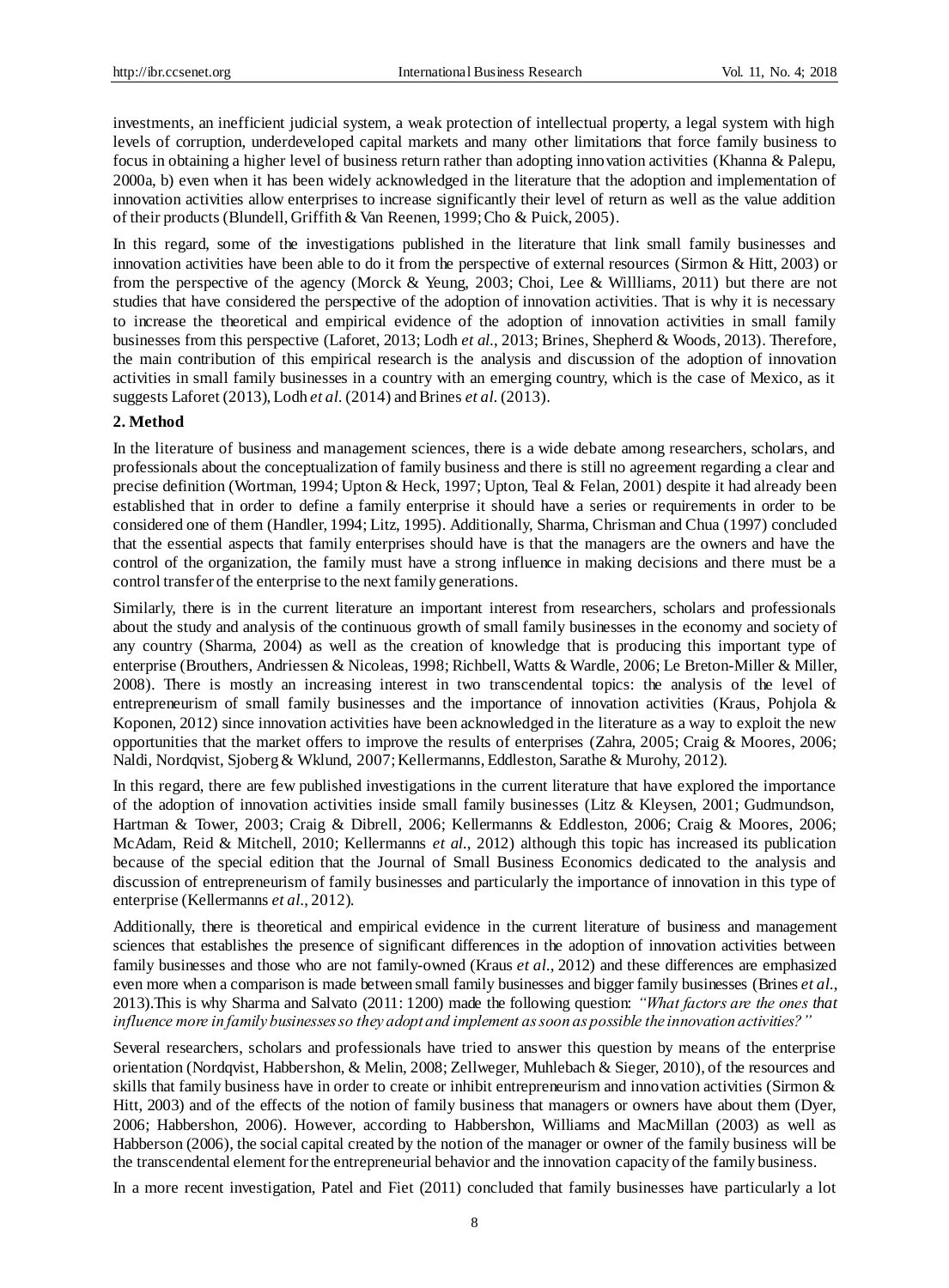more advantages than those that are not family-owned regarding the exploitation of new opportunities provided by an increasingly globalized and competitive market. This is because of the same characteristics that this type of enterprises has such as the long-term orientation of the control from the family, the scarce rotation of staff and managers, the ease of making decisions from managers or owners and the replacement of executives (Patel & Fiet, 2011). This allows family businesses, especially the small ones, to create a working environment and dynamic that favors the adoption of innovation activities (Brines *et al.*, 2013).

In this regard, the family business is the most dominant industry in any country of the world, but it is specifically bigger in developing and emerging economy countries (La Porta, López-de-Salinas & Shleifer, 1999) since it is precisely this type of countries where family businesses take the form of small family enterprises which provide employment to thousands of workers and employees. These businesses also contribute more to the development of economy and society (Lodh *et al.*, 2014). Consequently, several investigations have proved that over a third of the 500 most important enterprises in S&P ranking (Anderson & Reeb, 2003) and the top 500 enterprises of the ranking of Fortune (Shleifer & Vishny, 1986) are precisely family businesses.

Furthermore, the structure of the companies in the emerging and developing countries is usually through the control of a specific family (Manikutty, 2000). This can have effects that are particularly positive and significant in innovation activities because family businesses have precisely different advantages in comparison to other types of enterprises such as the control of investment in research and development activities, the achievement of economies of scale, the control of management from a person, a fast decision-making and the change to the adjustment of products to the needs and demand of the market. These are some of the essential elements to achieve a more efficient and effective adoption and implementation of innovation activities (Lodh *et al.*, 2014).

Nonetheless, it has been established in the literature that small family businesses usually have several problems of stakes among the family members that have control of the enterprise (La Porta *et al.*, 1999). But then again it also has been proved that the leadership of the owner or manager of the enterprise, commonly the father of the family who has the control of the business, is essential so the organizations is in better conditions to adopt innovation activities by making all the family members to work as a team not only to decrease the organization problems but also to optimize in the best possible way the human, economic and financial resources to increase the innovation activities (Belloc, 2012).

Similarly, it has also been established in the literature that family businesses have several advantages. The most important one is the control of the company by one family because it can involve the whole family in the activities of the organization, especially when the manager or owner of the business has made the decision of adopting innovation activities. This allows enterprises to achieve a higher level of growth, increase their level of technological innovation, improve their market position, increase significantly their business return and survive in the market in which they participate for a long period of time (Anderson & Reeb, 2003; Le Breton-Miller *et al.*, 2011).

In a similar trend, some studies published in the current literature, which have focused in small family businesses of countries with emerging economies, have found out in general terms that the knowledge and the investment in research and development promote and increase significantly the innovation activities of enterprises. Accordingly, an important percentage of these small family businesses tend to invest a higher amount of economic resources when they obtain satisfactory results with the adoption of innovation activities (Block, 2012). However, Simon *et al.* (2008) concluded that when family businesses use a higher percentage of investment in activities of investment and development, they achieve a high level of business return which is similar to those enterprises that are not family-owned but the level of innovation decreases depending on the fact that the manager or owner of the business can involve the whole family in the organization.

In a different research, Kim *et al.* (2008) found out that when the family members get involved more in the organization, there are higher possibilities of increasing the investment in research and development projects in the long term in comparison to enterprises that are not family-owned. On the other hand, Ayyagari, Demirgüç-Kunt and Maksimovic (2011) analyzed 19,000 family businesses from 47developing countries and concluded that family enterprises achieve better results in their innovation activities when the family members get involved in both decision-making and the development of such innovation activities.

In this regard, the working dynamic and involvement of the family members in the organization, combined with the resources and skills that small family businesses have, produce different characteristics that can differentiate this type of enterprises from the others (Chua, Chrisman & Sharma, 1999; Astrachan, 2010) creating with these higher levels of innovation (Brines *et al.*, 2013). Thus, the combination of family with the small enterprise creates a positive and significant influence in the innovation of products, processes and management systems (Litz &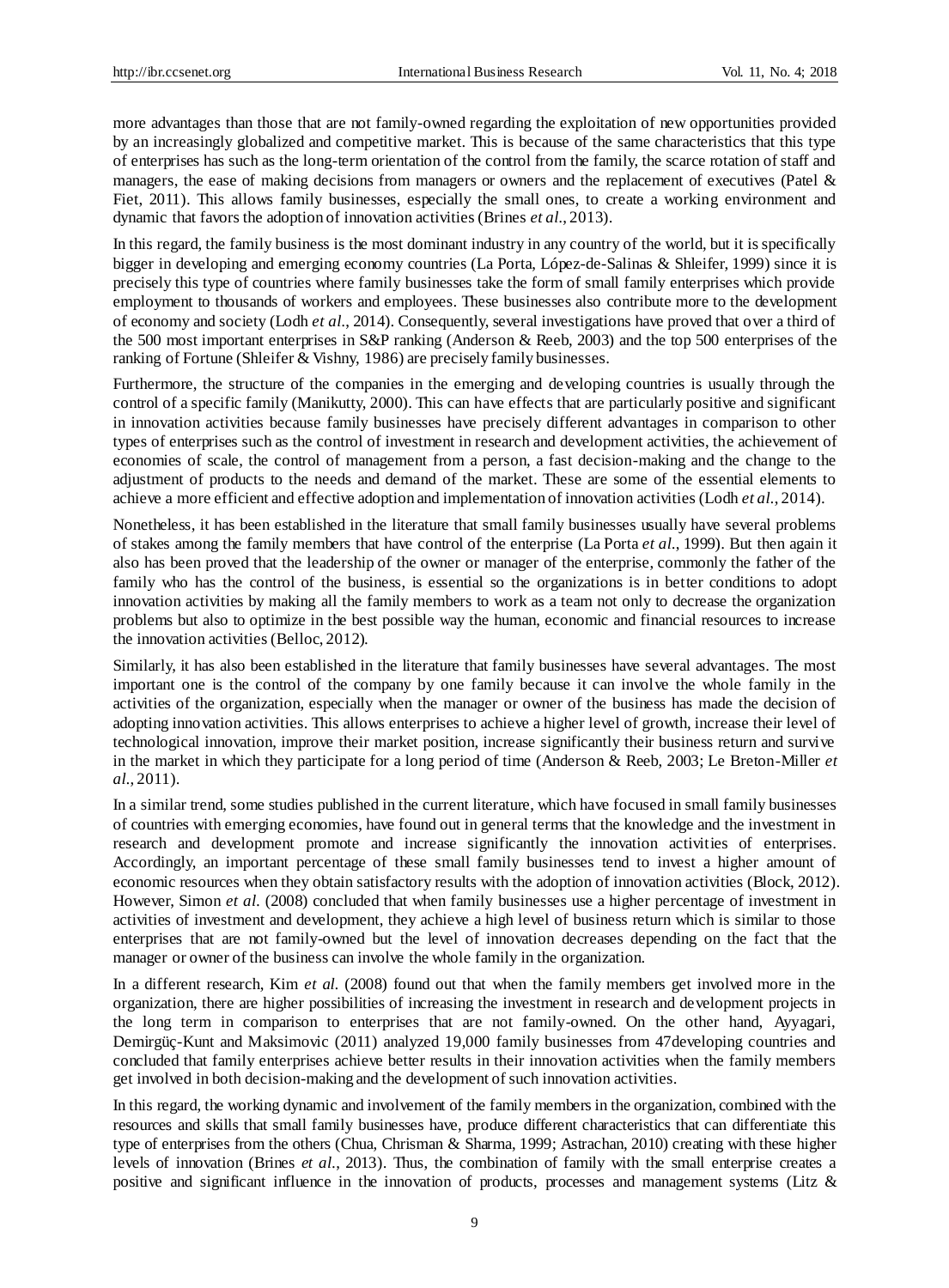Kleysen, 2001; Salvato, 2004; Zahra, 2005; Kellermanns *et al.*, 2008) since the innovation in products, processes and management systems carried out by small family businesses decrease significantly production costs which can help to increase the price of new products that are obtained by clients and consumers (Cohen & Klepper, 1996).

For this reason, the structure of the family business will be an important element that will determine, on one hand, the entrepreneurial activities (Cramer, 2002) and, on the other hand, the innovation activities in products, processes and management systems (Lee & O'Neill, 2003; Lima, 2010). Consequently, the innovation in small family businesses is the result of the creation of new ideas of the family (Emmendoerfer & Halal, 2008), which produce more and better results in the innovation activities in products, processes and management systems (Brines *et al.*, 2013; Lodh *et al.*, 2014). Therefore, considering the information presented above it is possible to state at this point the following hypotheses:

*H1: The higher the innovation in products, the higher the level of innovation activities*

*H2: The higher the innovation in processes, the higher the level of innovation activities*

*H3: The higher the innovation in management systems, the higher the level of innovation activities*

## *2.1 Sampling Procedures*

In order to answer the stated hypotheses, an empirical research was made by taking into consideration the small family businesses located in Aguascalientes State (Mexico) by using the 2014 directory of the Sistema de Información Empresarial Mexicano (System of Mexican Business Information, or SIEM) as a reference framework. The directory had a total of 7,662 registered enterprises and the ones considered for the research were those that had between 5 and 250 workers (1,342 enterprises) which produced a produced a sample of 400 enterprises that represented slightly over 30% of all the enterprises. Similarly, a questionnaire was applied as a personal interview to managers of a sample of 400 SMEs that were selected randomly with a maximum error of  $\pm$ 4.5% and a reliability level of 95%. From all the questionnaires obtained, 296 are considered as small family businesses and 104 as not family-owned enterprises so the final sample for this research was 296 family businesses.

#### *2.2 Measures and Covariates*

In order to measure the innovation activities, managers were asked to indicate if the enterprise had carried out innovation activities in the last two years. To measure the importance of the innovations, the managers were asked to evaluate the innovation in products, processes and management systems by using seven items measured by means of a five-point Likert scale (from  $1 = not$  important at all to  $5 =$  very important as its limits) that was adapted from Zahra and Covin (1993), Kalantaridis and Pheby (1999), Frishammar and Hörte (2005) as well as Madrid-Guijarro, Garc á and Van Auken (2009).

Additionally, in order to evaluate reliability and validity of the scale of innovation, a Factorial Correspondence Analysis (FCA) of second order was carried out by using the method of maximum likelihood with the software EQS 6.1 (Bentler, 2005; Brown, 2006; Byrne, 2006). The reliability of the scale was evaluated by means of Cronbach's alpha and the Composite Reliability Index (CRI) proposed by Bagozzi & Yi (1988). The results obtained are shown in Table 1 and they indicate that the model has a good adjustment of data ( $S-BX^2 = 10.832$ ; *df* = 8; *p* = 0.000; *NFI* = 0.991; *NNFI* = 0.995; *CFI* = 0.998; *RMSEA* = 0.032) and the values of both Cronbach's alpha and the CRI are above 0.7 which provides evidence of reliability and it justifies the internal reliability of the scale of the theoretical model (Nunally & Bernstein, 1994; Hair *et al.*, 1995).

| <b>Indicator</b> | Factorial<br>Loading | <b>Robust</b><br>t-Value | Cronbach's<br>Alpha | <b>CRI</b> | <b>EVI</b> |
|------------------|----------------------|--------------------------|---------------------|------------|------------|
| INS <sub>1</sub> | $0.910***$           | $1.000^{\rm a}$          |                     |            | 0.730      |
| INS <sub>2</sub> | $0.795***$           | 17.929                   |                     |            |            |
| INP1             | $0.849***$           | $1.000^{\rm a}$          | 0.768               | 0.770      | 0.628      |
| INP2             | $0.728***$           | 16.519                   |                     |            |            |
| ISG1             | $0.734***$           | $1.000^{\rm a}$          | 0.851               | 0.852      |            |
| ISG <sub>2</sub> | $0.796***$           | 13.616                   |                     |            | 0.659      |
| ISG3             | $0.897***$           | 15.385                   |                     |            |            |
| F1               | $0.998***$           | 12.530                   | 0.918               | 0.919      |            |
| F2               | $0.990***$           | 11.204                   |                     |            | 0.797      |
| F3               | $0.643***$           | 9.186                    |                     |            |            |
|                  |                      |                          |                     | 0.842      | 0.843      |

Table 1. Internal consistency and convergent validity of the theoretical model

 $a =$ Constrained parameters to such value in the identification process

 $*** = p < 0.01$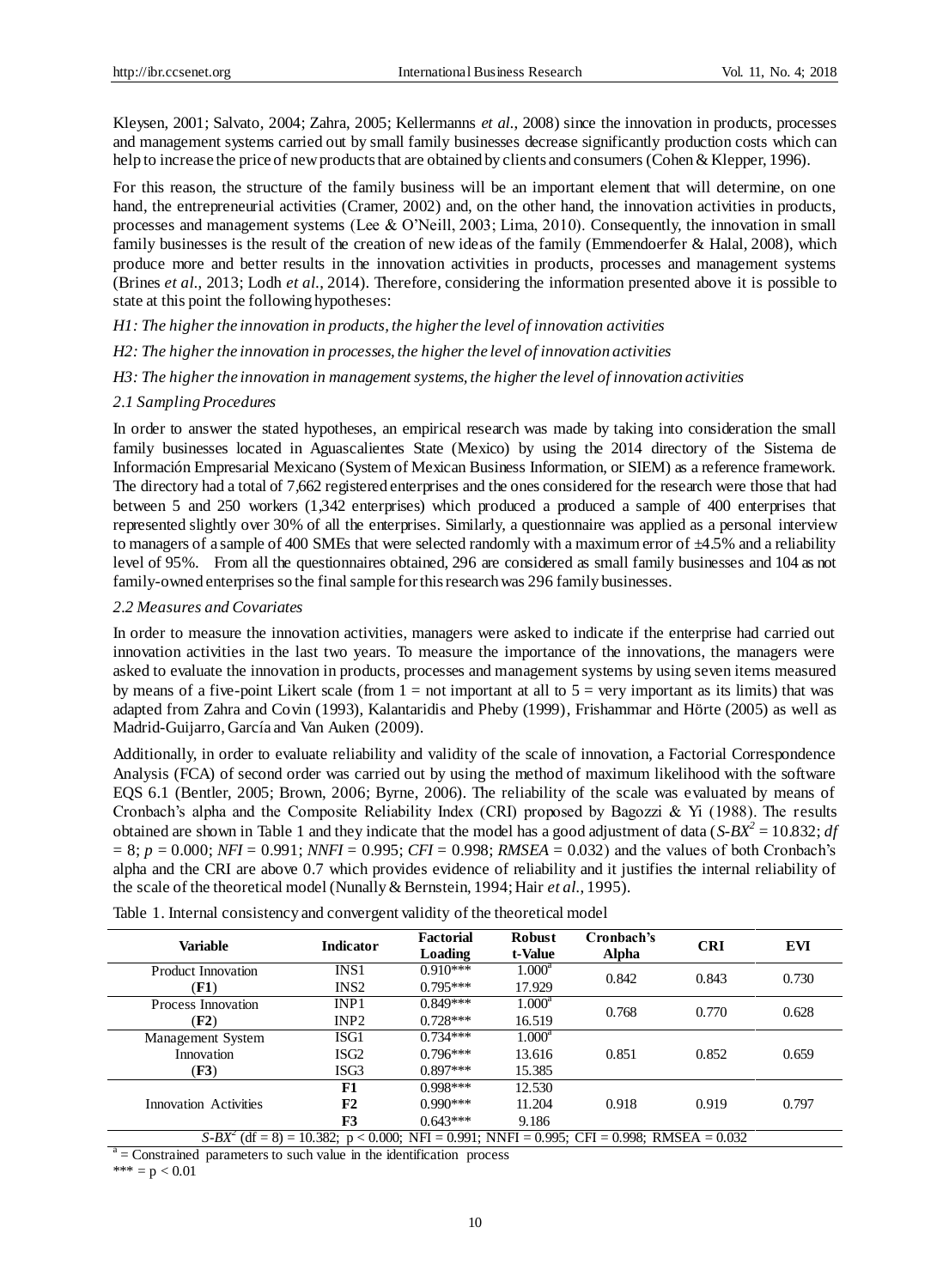The results of second order of the AFC indicate that all items of the related factors are significant as evidence of the convergent validity ( $p < 0.01$ ). The size of all the standardized factorial loads are above 0.60 (Bagozzi & Yi, 1988) and the Extracted Variance Index (EVI) of each pair of constructs of the theoretical model has a value above 0.50 as it has been established by Fornell & Larcker (1981). These values indicate that the theoretical model has a good adjustment of data.

## **3. Results**

A model of structural equations of second order was used in order to answer the hypotheses stated in this research paper by using the software EQS 6.1 (Bentler, 2005; Brown, 2006; Byrne, 2006). Moreover, the nomological validity was analyzed through the square Chi test which was used on the comparison of the results obtained between the theoretical model and the measurement model; the results were not significant which provides an explanation of the relations observed between the latent constructs (Anderson & Gerbing, 1988; Hatcher, 1994). Table 2 shows the results obtained.

| <b>Hypothesis</b>                                                                            | <b>Structural Relationship</b>              | <b>Standardized</b><br>Coefficient | <b>Robust</b><br>t-Value |  |  |  |
|----------------------------------------------------------------------------------------------|---------------------------------------------|------------------------------------|--------------------------|--|--|--|
| <b>H1:</b> Higher product innovation,<br>higher innovation activities.                       | Product Inn. $\rightarrow$<br>Innovation A. | $0.998***$                         | 12.530                   |  |  |  |
| H2: Higher process innovation,<br>higher innovation activities.                              | Innovation A.<br>Process Inn. $\rightarrow$ | $0.990***$                         | 11.204                   |  |  |  |
| Higher<br>H3:<br>manegement<br>higher<br>innovaiton,<br>system<br>innovation activities.     | Management S.I. $\rightarrow$ Innovation A. | $0.643***$                         | 9.186                    |  |  |  |
| $S-BX^2$ (df = 8) = 10.382; p < 0.000; NFI = 0.991; NNFI = 0.995; CFI = 0.998; RMSEA = 0.032 |                                             |                                    |                          |  |  |  |
| *** = $P < 0.01$                                                                             |                                             |                                    |                          |  |  |  |

Table 2. Results of the structural equation model of the theoretical model

The results obtained from the implementation of the model of structural equations of second order are presented in Table 2. These results indicate that, regarding hypothesis  $H_1$  ( $\beta$  = 0.998,  $p$  < 0.01), the innovation in products is a good indicator for the measurement of the innovation activities of family SMEs. Regarding the second hypothesis **H**<sub>2</sub>, the results obtained (β = 0.990,  $p < 0.01$ ) show that the innovation in processes is also a good indicator for the measurement of innovation activities. Regarding the third and last hypothesis stated **H<sup>3</sup>** , the results obtained ( $\beta = 0.643$ ,  $p < 0.01$ ) indicate that, similarly to the other ones, the innovation in management systems is also an excellent indicator for the measurement of the innovation activities. In conclusion, it is possible to assert that the innovation activities in products, processes and management systems are three essential indicators to measure the innovation activities in family SMEs.

#### **4. Discussion**

The results obtained in this empirical research allow us to conclude in three main aspects. Firstly, the innovation in products made by family businesses is more significant than the other two types of innovation. This means that the small family enterprises are more concerned and focused in the adoption and implementation of innovation activities in products which can be understandable if we consider that the markets where they participate this type of organizations are increasingly more globalized and competitive. This implies that family enterprises have to make substantial changes or improvements to their products and even create or develop new products not only to stay in the markets but also to survive in them.

Secondly, it is also possible to conclude that once the products have been improved or new ones have been created, small family enterprises can now focus in the improvement of the production processes of their products since the changes, improvements or the creation of new products require an adaptation of the processes to improve significantly their production. Otherwise, if small family enterprises do not have the capacity to improve their production processes, then the costs of creating new products or improved ones will increase significantly. This can reduce greatly not only the level of sales of the organization but also the results obtained, including the level of growth and the business return.

Thirdly, it is possible to conclude that once the small family businesses have improved or created new products and have made the corresponding and necessary changes or improvements in their products, then managers have the means to implement management systems of innovation activities. This is logical since it is not possible to manage innovation of new products when they have not been made yet, but it is also important to notice that this is the weakest innovation activity in small family enterprises since this type of organizations have not been able to manage their innovations adequately. This is because most of the family enterprises do not copy right the intellectual property of their innovations, allowing with this that their main competitors copy their innovations.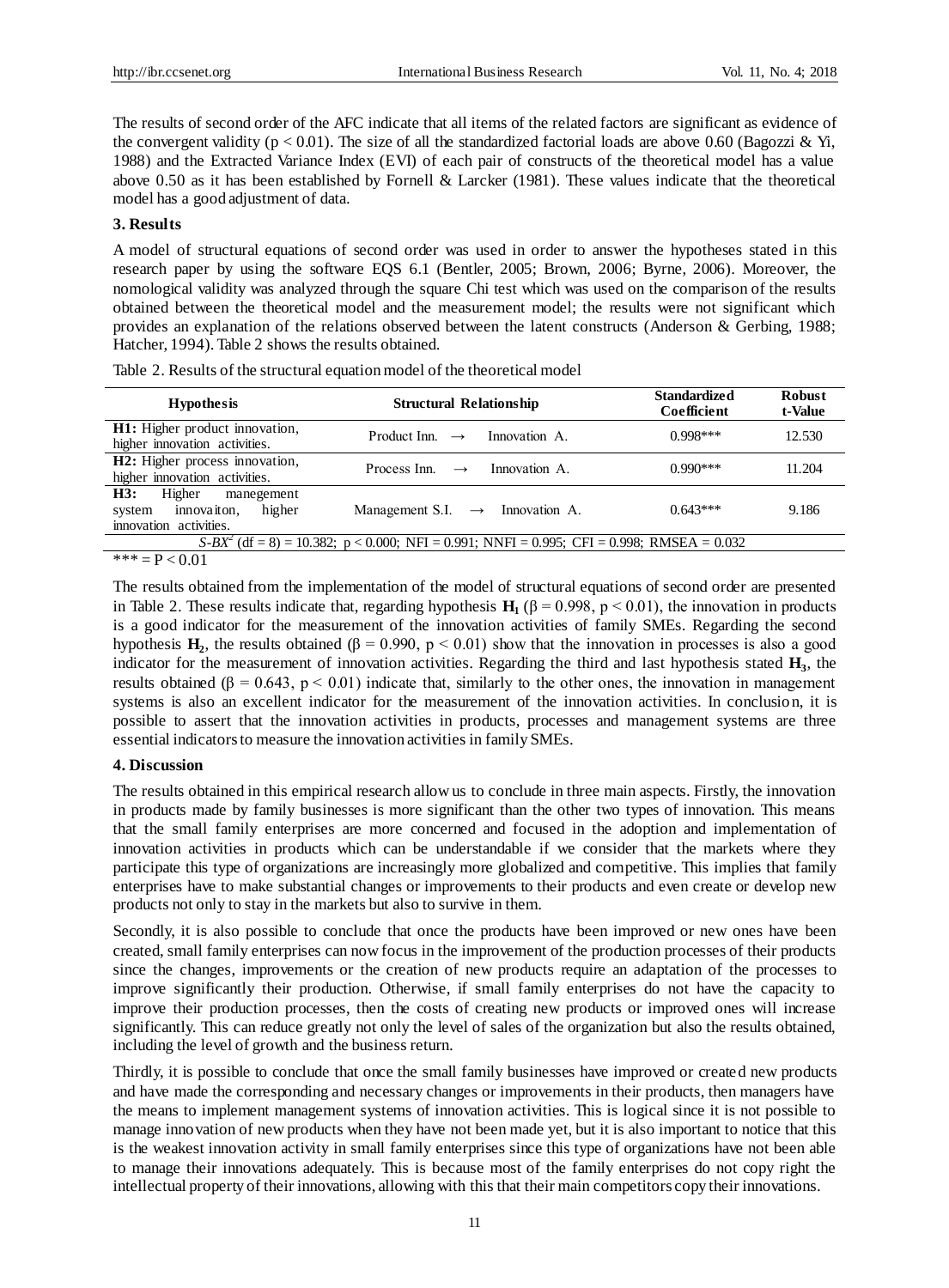On the other hand, the results obtained in this empirical research contain a series of implications for those small family enterprises that have decided to adopt and implement innovation activities. Therefore, managers have to take care of the changes or improvements of the existing products in the enterprise or the creation of new products as well as the change or improvement of the production processes of new or improved products and their management systems. Otherwise, if they only focus in the improvement or development of new products, then it will be very complicated that small family businesses can obtained the expected results and bigger competitive advantages than their main competitors.

In this regard, managers of small family businesses will have to give the same importance to the three innovation activities because if they make the changes or improvements to existing or new products then they will have to work in the changes or improvements in the production processes of the new or improved products. In addition, managers of enterprises have to design management schemes of new products. If it is not possible to work simultaneously with the three innovation activities then the results that the small family enterprises can obtain will hardly have the expected impact in the significant improvement in the level of sales, the level of competitiveness and the level of business return.

Moreover, for the implementation of innovation activities to have the expected results by the managers they have to create the necessary conditions inside the organizations to have a working environment that promotes and values the creation and development of new ideas, not only to improve or create new products but also for the improvement of all the operational and management processes. The development of these actions will make a change in the cultural organization of small family businesses because it is not possible to implement innovation activities in enterprises that have a traditional culture. It is necessary a change in the organization and create an innovative culture where executives, employees and workers of small enterprises are willing to work together and share ideas and skills to improve significantly the organization.

Finally, if small family enterprises want to achieve a change in their organizational culture it will be necessary that the executives develop and implement a formal and informal training program for all the staff of the company as it will be very important that both employees and workers have an adequate training to work as a team, share their knowledge, skills and experience. In this way, new knowledge could be created inside the organization and it could be used not only in the improvement or creation of new products that is demanded by the market where this type of enterprises participate but also in the improvement or creation of production processes and management systems needed for these products.

Additionally, this empirical research has a series of limitations that are important to consider. Thus, the first limitation is the one regarding the sample as only the small family businesses that had between five and 250 workers were considered. That is why future investigations will have to consider those enterprises with less than five workers that represent more than 60% of small and medium-sized enterprises in Mexico in order to confirm the results obtained. The second limitation is that the questionnaire to collect the data was applied only to small family businesses in the state of Aguascalientes; future researches will need to apply it other states of the country and even other countries in order to verify if the results obtained are similar.

A third limitation is the scale used to measure the innovation activities since only three dimensions or factors (innovation in products, processes and management systems) and seven items were considered for the measurement. The following investigations will need to use other scales with different dimensions to confirm the results obtained. A fourth limitation is that only qualitative variables were considered to measure the innovatio n activities so in the future it will be necessary to use quantitative variables such as the quantity of registered products or the investment made in research and development to prove if there are any significant differences in the results obtained.

A fifth limitation is that the instrument to collect data was applied only to the managers of small family businesses. This created the assumption in the research paper that these executives had the general knowledge about innovation activities that the organization carried out in the last two years. Future research will need to apply the same questionnaire to the staff members of the enterprises and the consumers in order to confirm the results obtained. Finally, the last limitation is that high percentage of small family businesses considered that the information requested was confidential so the results obtained do not necessarily reflect the reality that this type of enterprises have.

#### **References**

Aghion, P., Burguess, R., Redding, S., & Zilibotti, F. (2005). Entry liberalization and inequality in industrial performance. *Journal of the European Economic Association*, *3*(1), 291-302. https://doi.org/10.1162/jeea.2005.3.2-3.291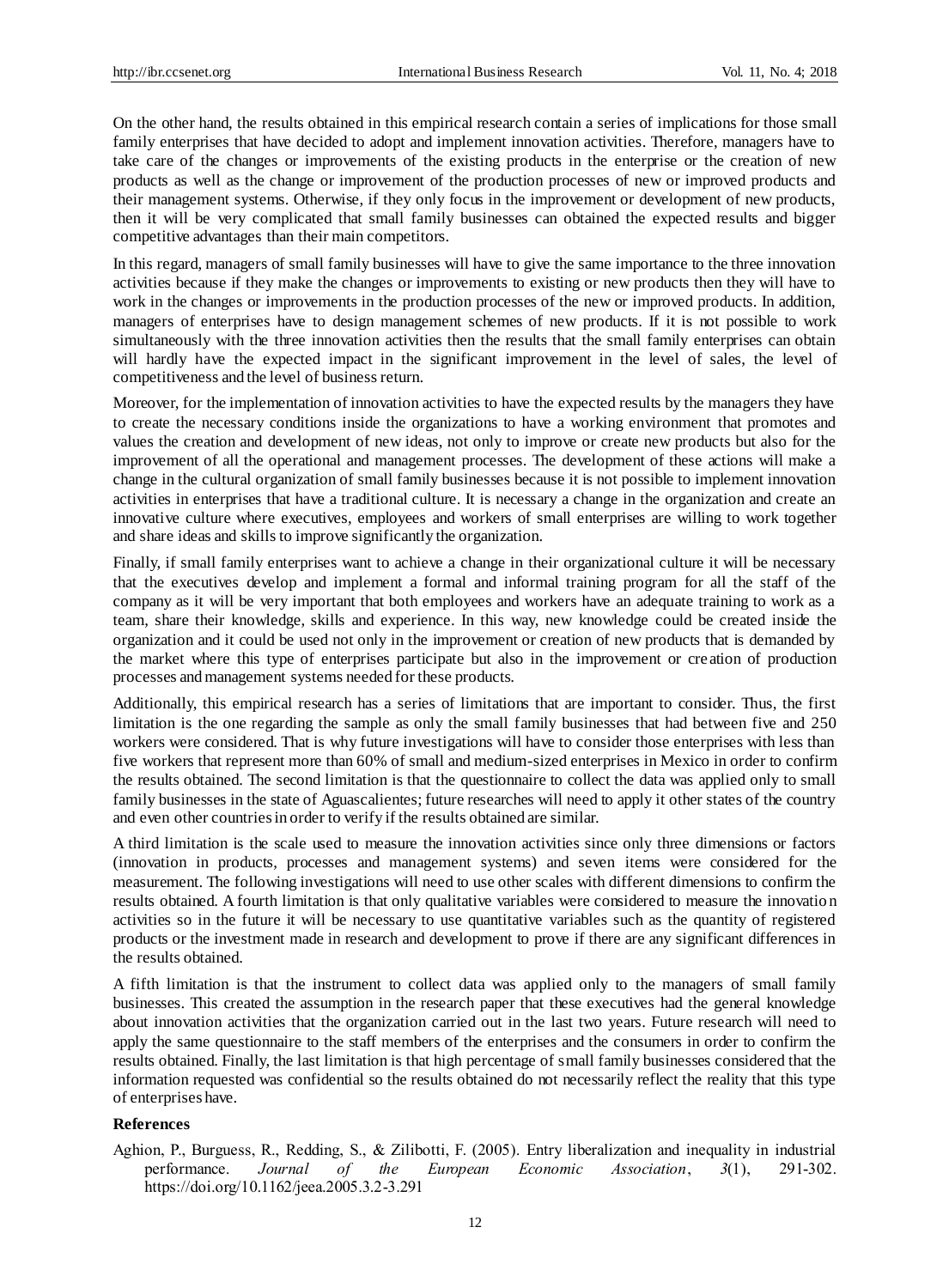- Anderson, J., & Gerbing, D. (1988). Structural equation modeling in practice: a review and recommended two-step approach. *Psychological Bulletin*, *13*(1), 411-423. https://doi.org/10.1037/0033-2909.103.3.411
- Anderson, R. C., & Reeb, D. M. (2003). Founding-family ownership and firm performance: Evidence from the S&P 500. *Journal of Finance*, *58*(1), 1301-1328. https://doi.org/10.1111/1540-6261.00567
- Astrachan, J. (2010). Strategy in family business: Toward a multidimensional research agenda. *Journal of Family Business Strategy*, *1*(1), 6-14. https://doi.org/10.1016/j.jfbs.2010.02.001
- Ayyagari, M., Demirgüç-Kunt, A., & Maksimovic, V. (2011). Firm innovation in emerging markets: The role of finance, governance, and competition. *Journal of Finance and Quantitative Analysis*, *46*(2), 1545-1580. https://doi.org/10.1017/S0022109011000378
- Bagozzi, R. P., & Yi, Y. (1988). On the evaluation of structural equation models. *Journal of the Academy of Marketing Science*, *16*(1), 74-94. https://doi.org/10.1007/BF02723327
- Belloc, F. (2012). Corporate governance and innovation: A survey. *Journal of Economic Surveys*, *26*(1), 835-864. https://doi.org/10.1111/j.1467-6419.2011.00681.x
- Bentler, P. (2005). *EQS 6 Structural Equations Program Manual*. Encino, CA: Multivariate Software.
- Block, J. H. (2012). R&D investments in family and founder firms: An agency perspective. *Journal of Business Venturing*, *27*(1), 248-265. https://doi.org/10.1016/j.jbusvent.2010.09.003
- Blundell, R., Griffith, R., & Van Reenen, J. (1999). Market share, market value and innovation in a panel of British manufacturing firms. *Review of Economic Studies*, *66*(2), 529-554. https://doi.org/10.1111/1467-937X.00097
- Brines, S., Shepherd, D., & Woods, C. (2013). SME family business innovation: Exploring new combinations. *Journal of Family Business Management*, *3*(2), 117-135. https://doi.org/10.1108/JFBM-01-2012-0002
- Brouthers, K. D., Andriessen, F., & Nicoleas, I. (1998). Driving blind: Strategic decision making in small companies. *Long Range Planning*, *31*(1), 130-138. https://doi.org/10.1016/S0024-6301(97)00099-X
- Brown, T. (2006). *Confirmatory Factor Analysis for Applied Research*. New York, NY: The Guilford Press.
- Byrne, B. (2006). *Structural Equation Modeling with EQS, Basic Concepts, Applications, and Programming*. 2th Edition. London; LEA Publishers.
- Chen, H. L., & Hsu, W. T. (2009). Family ownership, broad independence, and R&D investment. *Family Business Review*, *22*(1), 347-362. https://doi.org/10.1177/0894486509341062
- Cho, H. J., & Pucik, V. (2005). Relationship between innovativeness, quality, growth, profitability, and market value. *Strategic Management Journal*, *26*(2), 555-575. https://doi.org/10.1002/smj.461
- Choi, S. B., Lee, S. H., & Williams, C. (2011). Ownership and firm innovation in a transition economy: Evidence from China. *Research Policy*, *40*(1), 441-452. https://doi.org/10.1016/j.respol.2011.01.004
- Chua, J. H., Chrisman, J. J., & Sharma, P. (1999). Defining the family business by behavior. *Entrepreneurship Theory and Practice*, *23*(4), 19-30. https://doi.org/10.1177/104225879902300402
- Cohen, W. M., & Klepper, S. (1996). A reprise of size and R&D. *Economic Journal*, *106*(3), 925-951. https://doi.org/10.2307/2235365
- Craig, J., & Dibrell, C. (2006). 1 *Family Business Review*, *18*(2), 105-122. https://doi.org/10.1111/j.1741-6248.2005.00035.x
- Craig, J., & Moores, K. (2006). A 10-year longitudinal investigation of strategy, systems, and environment on innovation family firms. *Family Business Review*, *19*(1), 1-10. https://doi.org/10.1111/j.1741-6248.2006.00056.x
- Cramer, L. (2002). *Social Representation of Entrepreneurial Action*. Master Dissertation. Lavras, Minas Gerai, Brazil: UFLA.
- Dyer, W. (2006). Examining the "family effect" on firm performance. *Family Business Review*, *19*(4), 253-273. https://doi.org/10.1111/j.1741-6248.2006.00074.x
- Emmendoerfer, M. L., & Helal, D. H. (2008). Family business: A space for generation ideas and products. In Carrieri, A.P., Saraiva, L.S. and Grzyboviski, D. (Eds.), *Family Business: A Mosaic in Brazil*. Passo Fundo: University of Passo Fundo.
- Fornell, C., & Larcker, D. (1981). Evaluating structural equation models with unobservable variables and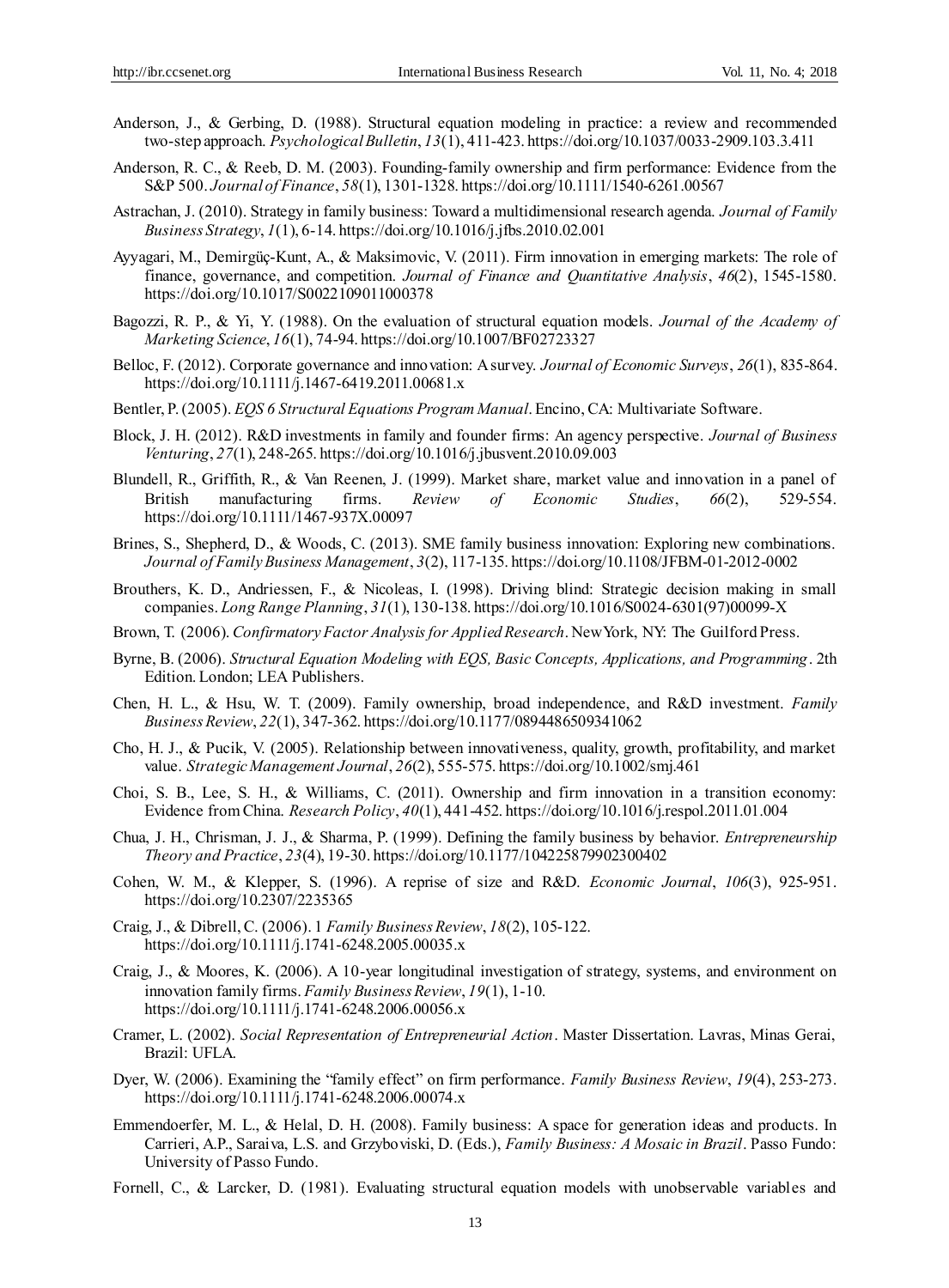measurement error. *Journal of Marketing Research*, *18*(1), 39-50. https://doi.org/10.2307/3151312

- Frishammar, J., & Hörte, S. (2005). Managing external information in manufacturing firms: The impact of innovation performance. *Journal of Product Innovation Management*, *22*(1), 251-266. https://doi.org/10.1111/j.0737-6782.2005.00121.x
- Gudmundson, D., Hartman, E., & Tower, C. (2003). Innovation in small business: Culture and ownership structure do matter. *Journal of Development Entrepreneurship*, *8*(1), 1-17.
- Habbershon, T. (2006). Commentary: A framework for managing the familiness and agency advantages in family firms. *Entrepreneurship Theory and Practice*, *30*(6), 879-886. https://doi.org/10.1111/j.1540-6520.2006.00158.x
- Habbershon, T., Williams, M., & MacMillan, I. (2003). A unified systems perspective of family firm performance. *Journal of Business Venturing*, *18*(4), 452-465. https://doi.org/10.1016/S0883-9026(03)00053-3
- Hair, J. F., Anderson, R. E., Tatham, R. L., & Black, W. C. (1995). *Multivariate Data Analysis with Readings*. New York, NY: Prentice-Hall.
- Handler, W. C. (1994). Succession in family business: A review of the research. *Family Business Research*, *7*(2), 133-158. https://doi.org/10.1111/j.1741-6248.1994.00133.x
- Hatcher, L. (1994). *A Step by Step Approach to Using the SAS System for Factor Analysis and Structural Equation Modeling*, Cary, NC: SAS Institute Inc.
- James, H. S. (1999). Owner as manager, extended horizons and the family firm. *International Journal of the Economics of Business*, *6*(1), 41-55. https://doi.org/10.1080/13571519984304
- Kalantaridis, C., & Pheby, J. (1999). Processes of innovation among manufacturing SMEs: The experience of Bedfordshire. *Entrepreneurship and Regional Development*, *11*(2), 57-78. https://doi.org/10.1080/089856299283290
- Kellermanns, F. W., & Eddleston, K. (2006). Corporate entrepreneurship in family firms: A family perspective. *Entrepreneurship Theory and Practice*, *30*(6), 809-830. https://doi.org/10.1111/j.1540-6520.2006.00153.x
- Kellermanns, F. W., Eddleston, K., Sarathy, R., & Murphy, F. (2012). Innovativeness in family firms: A family influence perspective. *Small Business Economics*, *38*(1), 85-101. https://doi.org/10.1007/s11187-010-9268-5
- Khanna, T., & Palepu, K. (2000a). The future of business groups in emerging markets: Long-run evidence from Chile. *Academy of Management Journal*, *43*(2), 268-285. https://doi.org/10.2307/1556395
- Khanna, T., & Palepu, K. (2000b). Is group affiliation profitable in emerging markets? An analysis of diversified Indian business groups. *Journal of Finance*, *55*(3), 867-891. https://doi.org/10.1111/0022-1082.00229
- Kim, H., Kim, H., & Lee, P. M. (2008). Ownership structure and the relationship between financial slack and R&D investments: Evidence from Korean firms. *Organization Science*, *19*(2), 404-418. https://doi.org/10.1287/orsc.1080.0360
- Kraus, S., Pohjola, M., & Koponen, A. (2012). Innovation in family firms: An empirical analysis linking organizational and managerial innovation to corporate success. *Review of Managerial Science*, *6*(3), 265-286. https://doi.org/10.1007/s11846-011-0065-6
- La Porta, R., Lopez-de-Silanes, F., & Shleifer, A. (1999). Corporate ownership around the world. *Journal of Finance*, *54*(2), 471-517. https://doi.org/10.1111/0022-1082.00115
- Laforet, S. (2013). Innovation characteristics of young and old family-owned businesses. *Journal of Small Business and Enterprise Development*, *20*(1), 204-224. https://doi.org/10.1108/14626001311298493
- Le Breton-Miller, I., & Miller, D. (2008). To grow or to harvest: Governance, strategy and performance in family and lone founder firms. *Journal of Strategy and Management*, *1*(1), 41-56. https://doi.org/10.1108/17554250810909419
- Le Breton-Miller, I., Miller, D., & Lester, R. H. (2011). Stewardship or agency? A social embeddedness reconciliation of conduct and performance in public family businesses. *Organizations Science*, *22*(3), 704-721. https://doi.org/10.1287/orsc.1100.0541
- Lee, P. M., & O'Neil, H. M. (2003). Ownership structure and R&D investments of U.S. and Japanese firms. Agency and stewardship perspectives. *Academy of Management Journal*, *46*(1), 212-225.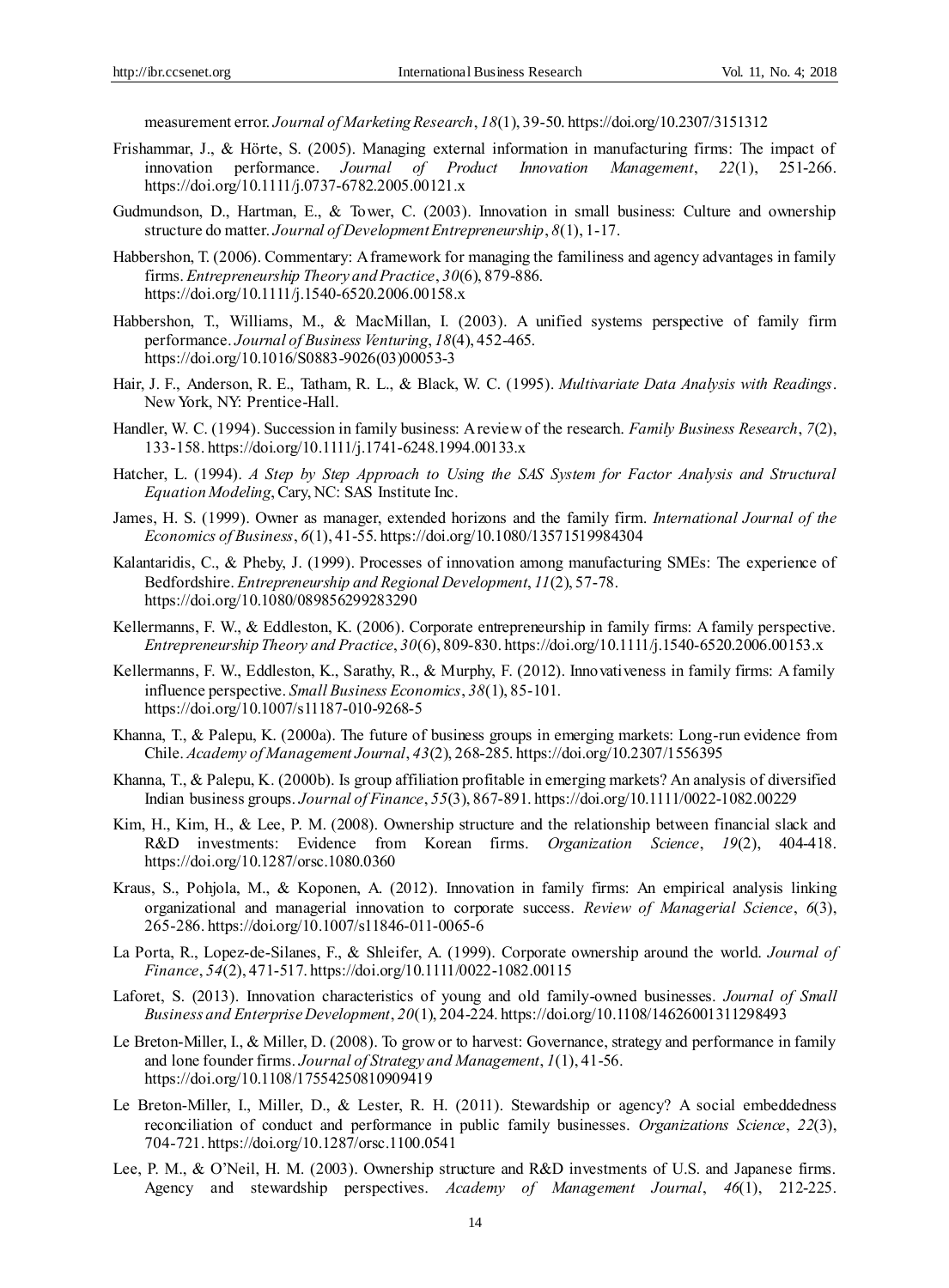https://doi.org/10.2307/30040615

- Lima, J. B. (2010). Entrepreneurial actions and practice in entrepreneurship. In. Gimenez, F., Morais, J. and Ramos, S. (Eds.), *Entrepreneurial Small Business Strategy*. Curitiba: Compagnat.
- Litz, R. (1995). The family business: To ward definitional clarity. *Proceedings of the Academy of Management*, 100-104. https://doi.org/10.5465/AMBPP.1995.17536337
- Litz, R. A., & Kleysen, R. F. (2001). Your old men shall dream dreams, your young men shall see visions: Toward a theory of family firm innovation with help from Brubeck family. *Family Business Review*, *14*(4), 335-352. https://doi.org/10.1111/j.1741-6248.2001.00335.x
- Lodh, S., Nandy, M., & Chen, J. (2014). Innovation and family ownership: Empirical evidence from India. *Corporate Governance: An International Review*, *22*(1), 4-23. https://doi.org/10.1111/corg.12034
- Madrid-Guijarro, A., Garcia, D., & Van Auken, H. (2009). Barriers to innovation among Spanish manufacturing SMEs. *Journal of Small Business Management*, *47*(4), 465-488. https://doi.org/10.1111/j.1540-627X.2009.00279.x
- Manikutty, S. (2000). Family business groups in India: A resource-based view of the emerging trends. *Family Business Review*, *13*(1), 279-292.
- McAdam, R., Reid, R., & Mitchell, N. (2010). Longitudinal development of innovation implementation in family-based SMEs: The effects of critical incidents. *International Journal of Entrepreneurial Behaviour & Research*, *16*(5), 437-456. https://doi.org/10.1108/13552551011071887
- Morck, R., & Yeung, B. (2003). Agency problems in large family business. *Entrepreneurship Theory and Practice*, *27*(2), 367-382. https://doi.org/10.1111/1540-8520.t01-1-00015
- Naldi, L., Nordqvist, M., Sjoberg, K., & Wiklund, J. (2007). Entrepreneurial orientation, risk taking and performance in family firms. *Family Business Review*, *20*(1), 33-47. https://doi.org/10.1111/j.1741-6248.2007.00082.x
- Nordqvist, M., Habbershon, T., & Melin, L. (2008). Transgenerational entrepreneurship: Exploring entrepreneurial orientation in family firms. In Landstrom, H., Smallbone, D., Crijns, H., and Lavern, E. (Eds.), *Entrepreneurship, Sustainable Growth and Performance: Frontiers in European Entrepreneurship Research*. London: Edward Elgar Publishing. https://doi.org/10.4337/9781848443952.00014
- Nunnally, J. C., & Bernstein, I. H. (1994). *Psychometric Theory*. 3ª Edition. New York, NY: McGraw-Hill.
- Richbell, S., Watts, H., & Wardle, P. (2006). Owner managers and business planning in the small firms. *International Small Business Journal*, *24*(5), 496-514. https://doi.org/10.1177/0266242606067275
- Salvato, R. (2004). Predictors of entrepreneurship in family firms. *Journal of Private Equity*, *7*(3), 68-76. https://doi.org/10.3905/jpe.2004.412339
- Sharma, P. (2004). An overview of the field of family business studies: Current status and directions for the future. *Family Business Review*, *17*(1), 1-36. https://doi.org/10.1111/j.1741-6248.2004.00001.x
- Sharma, P., & Salvato, C. (2011). Commentary: Exploiting and exploring new opportunities over life cycle stages on family firms. *Entrepreneurship Theory and Practice*, *35*(6), 1199-1205. https://doi.org/10.1111/j.1540-6520.2011.00498.x
- Sharma, P., Chrisman, J.J., & Chua, J.H. (1997). Strategic management of the family business: Past research and future challenges. *Family Business Review*, *10*(1), 1-35. https://doi.org/10.1111/j.1741-6248.1997.00001.x
- Shleifer, A., & Vishny, R. W. (1986). Large shareholders and corporate control. *Journal of Political Economy*, *94*(3), 461-488. https://doi.org/10.1086/261385
- Sirmon, D. G., & Hitt, M. A. (2003). Managing resources: Linking unique resources, management, and wealth creation in family firms. *Entrepreneurship Theory and Practice, 27*(2), 339-358. https://doi.org/10.1111/1540-8520.t01-1-00013
- Sirmon, D. G., Arregle, J. L., Hitt, M. A., & Webb, J. W. (2008). The role of family influence in firms' strategic responses to threat of imitation. *Entrepreneurship Theory and Practice*, *32*(3), 979-998. https://doi.org/10.1111/j.1540-6520.2008.00267.x
- Upton, N., & Heck, R. K. Z. (1997). The family business dimension of entrepreneurship. In Sexton, D.L. and Smilor, R.A. (Eds.), *Entrepreneurship 2000*. Chicago: Upstart Publishing.